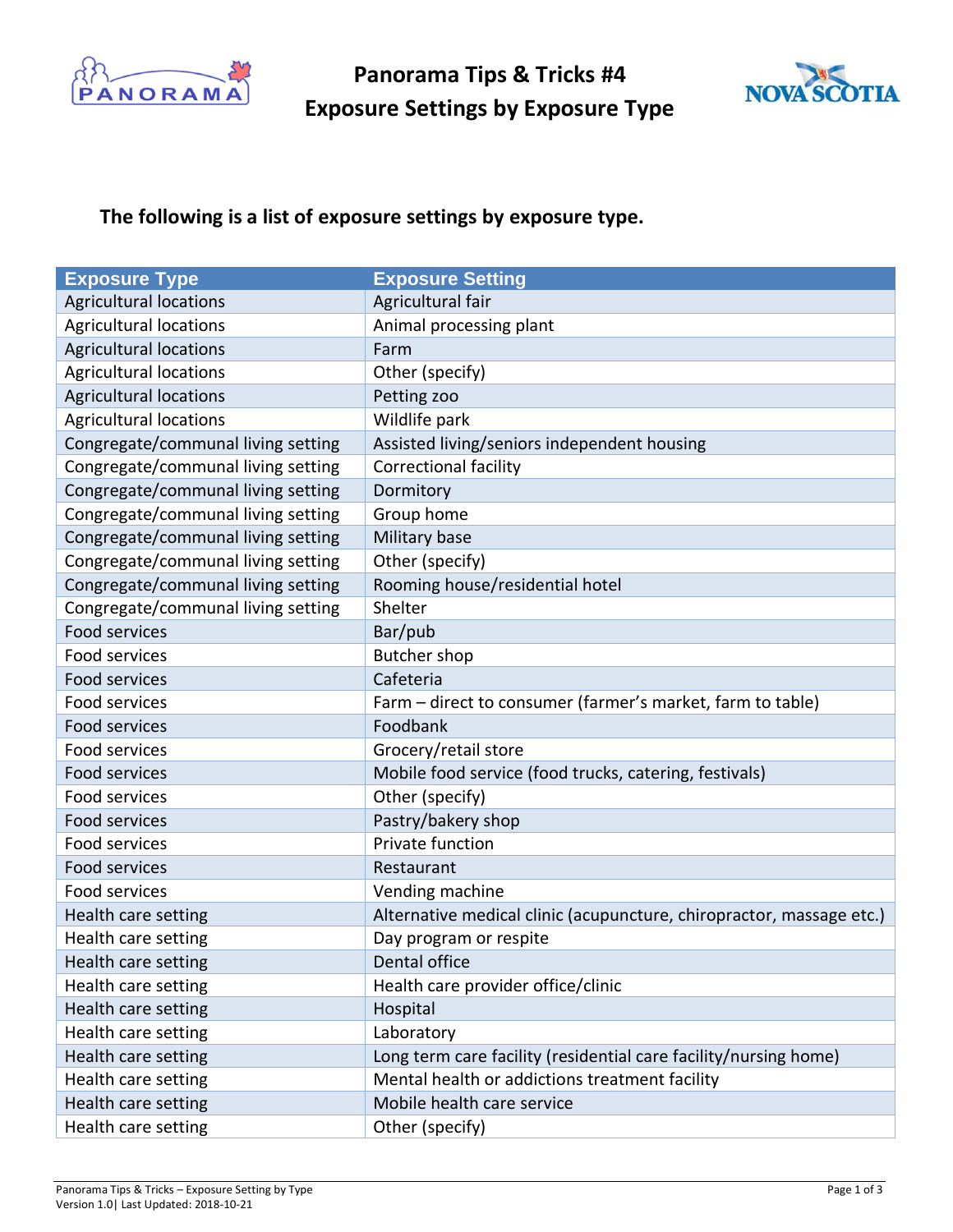

**Panorama Tips & Tricks #4**



## **Exposure Settings by Exposure Type**

| Health care setting        | Private clinic (Botox, private surgery, MRI)                    |
|----------------------------|-----------------------------------------------------------------|
| Household setting          |                                                                 |
| Multiple                   | $---$                                                           |
| Other                      |                                                                 |
| Public spaces              | Airport                                                         |
| Public spaces              | Bar/pub                                                         |
| Public spaces              | <b>Bathhouse</b>                                                |
| Public spaces              | Bus/train terminal                                              |
| Public spaces              | Childcare facility                                              |
| Public spaces              | College/University                                              |
| Public spaces              | Hotel/motel                                                     |
| Public spaces              | Other (specify)                                                 |
| Public spaces              | Personal service settings (Spa, tattoo, piecing, branding etc.) |
| Public spaces              | Place of worship                                                |
| Public spaces              | Preschool                                                       |
| Public spaces              | Primary/secondary school                                        |
| Public spaces              | Shopping centre/retail                                          |
| Public spaces              | Truck stop/gas station                                          |
| Public spaces              | Vacation resort                                                 |
| Public spaces              | Veterinary clinic                                               |
| Public spaces              | Workplace                                                       |
| Recreational spaces        | Campground                                                      |
| Recreational spaces        | Community centre/arena                                          |
| <b>Recreational spaces</b> | <b>Fitness centre</b>                                           |
| Recreational spaces        | Hot tub                                                         |
| <b>Recreational spaces</b> | Other (specify)                                                 |
| Recreational spaces        | Park                                                            |
| Recreational spaces        | River/lake/ocean                                                |
| Recreational spaces        | Splash pad/wading pool                                          |
| Recreational spaces        | Swimming pool/water park                                        |
| Sexual exposure            | Bar/pub                                                         |
| Sexual exposure            | <b>Bathhouse</b>                                                |
| Sexual exposure            | College/university                                              |
| Sexual exposure            | <b>Correctional facility</b>                                    |
| Sexual exposure            | Hotel/motel                                                     |
| Sexual exposure            | House party                                                     |
| Sexual exposure            | Inside province                                                 |
| Sexual exposure            | Other (specify)                                                 |
| Sexual exposure            | Outside of province but within Canada                           |
| Sexual exposure            | <b>Outside of Canada</b>                                        |
| Sexual exposure            | Primary/secondary school                                        |
| Sexual exposure            | Sex club/resort                                                 |